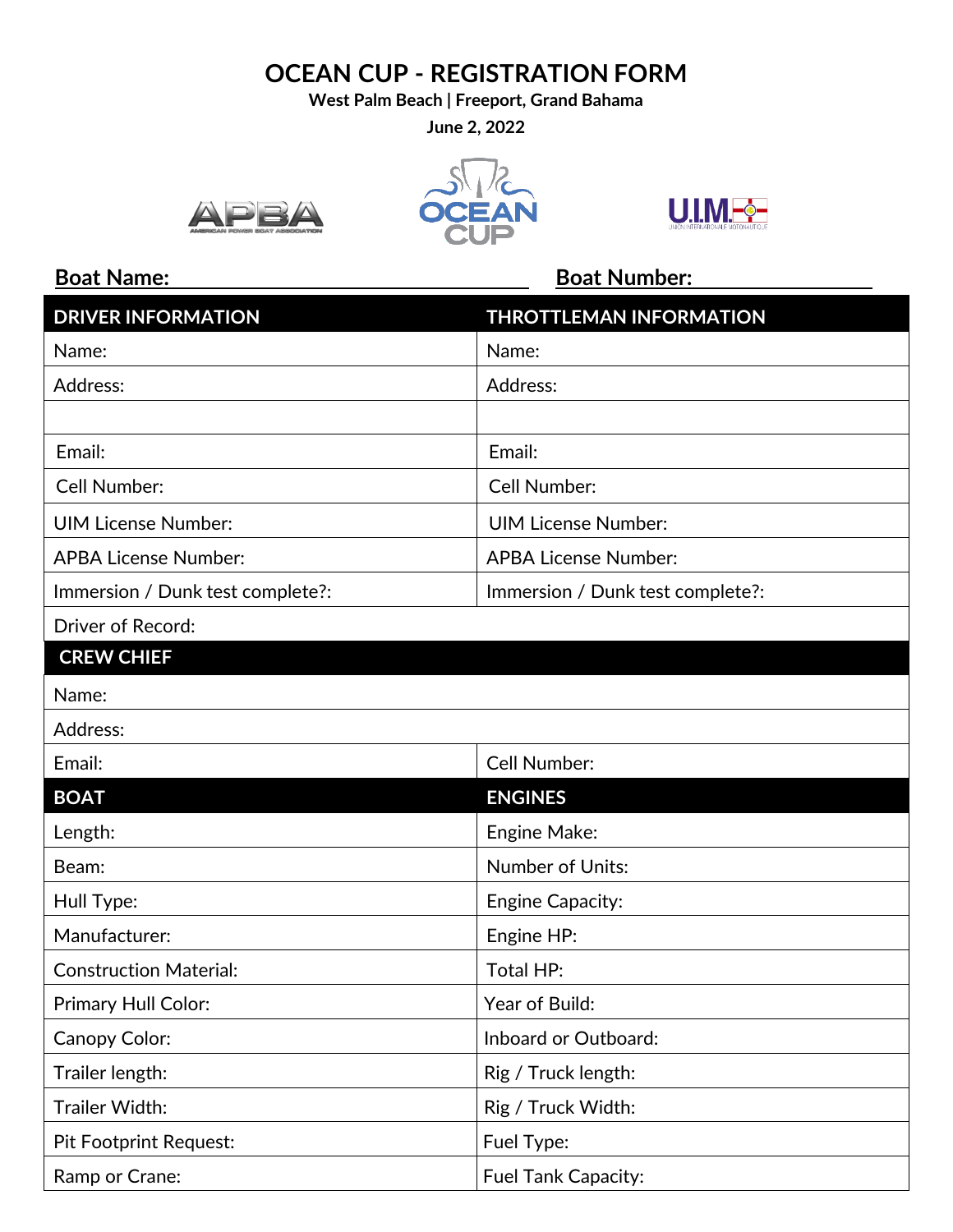## **OCEAN CUP - REGISTRATION FORM**

**West Palm Beach | Freeport, Grand Bahama** 

**June 2, 2022** 

| <b>Class</b>          | <b>Class Parameters</b>                                                           | <b>V-Hull</b>                         | Catamaran                             |
|-----------------------|-----------------------------------------------------------------------------------|---------------------------------------|---------------------------------------|
|                       |                                                                                   |                                       |                                       |
| A<br><b>Unlimited</b> | <b>UIM Race Class or</b><br><b>APBA Race Class</b><br>&<br><b>Canopy Required</b> | over 16' 5" up to<br>30ft             | over 16' 5" up to<br>30ft             |
|                       |                                                                                   | 30' up to 35'                         | 30' up to 35'                         |
|                       |                                                                                   | 35' up to 40'                         | 35' up to 40'                         |
|                       |                                                                                   | 40' up to 45'                         | 40' up to 45'                         |
|                       |                                                                                   | 45' up to 164'                        | 45' up to 164'                        |
|                       |                                                                                   |                                       |                                       |
| в<br>Limited*         | $< 100$ mph                                                                       | over 16' 5" up to<br>30 <sup>ft</sup> | over 16' 5" up to<br>30 <sup>ft</sup> |
|                       |                                                                                   | 30' up to 35'                         | 30' up to 35'                         |
|                       |                                                                                   | 35' up to 40'                         | 35' up to 40'                         |
|                       |                                                                                   | 40' up to 45'                         | 40' up to 45'                         |
|                       |                                                                                   | 45' up to 164'                        | 45' up to 164'                        |
|                       |                                                                                   |                                       |                                       |
| CC<br>Center Console* | <b>Production Boat</b><br>&<br>$< 90$ mph                                         | over 16' 5" up to<br>30ft             | over 16' 5" up to<br>30ft             |
|                       |                                                                                   | 30' up to 35'                         | 30' up to 35'                         |
|                       |                                                                                   | 35' up to 40'                         | 35' up to 40'                         |
|                       |                                                                                   | 40' up to 45'                         | 40' up to 45'                         |
|                       |                                                                                   | 45' up to 164'                        | 45' up to 164'                        |

#### **ENTRY FEES** WITHDRAWAL DEADLINE: May 23, 2022

| <b>UIM</b>                                                                                 | Prior to 4/15/2022 |                    | Prior to cutoff (5/31/2022) |                    |  |
|--------------------------------------------------------------------------------------------|--------------------|--------------------|-----------------------------|--------------------|--|
| <b>Boat Length</b>                                                                         | Check              | <b>Credit Card</b> | Check                       | <b>Credit Card</b> |  |
| under 35'                                                                                  | \$4,000            | \$4,200            | \$5,000                     | \$5,250            |  |
| 35' up to 40'                                                                              | \$5,500            | \$5,775            | \$6,500                     | \$6,825            |  |
| over 40'                                                                                   | \$7,500            | \$7,875            | \$8,500                     | \$8,925            |  |
| *May 23, 2022 - If enough hoats have NOT registered, this event may be canceled & refunded |                    |                    |                             |                    |  |

**Entry forms may be mailed with a check made out to: Ocean Cup LLC** 2196 Carmel Valley Rd Del Mar, CA 92014

### PayPal or Zelle: **Payments@OceanCup.com** Email form to: **[Entry@OceanCup.com](mailto:Entry@OceanCup.com)**

Questions? Call Keli Gunn 760.473.8623 or Janet Wilson 619.733.1428

## COMPETITORS' RESPONSIBILITY

The word "shall" or "must" means mandatory, whereas the word "should" means recommended.

Competitors must ensure that they have adequate insurance cover for this event. All competitors and team members shall be insured and their boats insured against any claims for damage to other persons and boats to a level that is appropriate to their individual personal circumstances and responsibilities. All competitors and team members waive any claims against Ocean Cup LLC and its staff and agents, APBA and its staff and agents, and against the Event Promoter(s) and the Event Organizer(s).

(UIM PN 506.5.1 Emergencies) It must be understood that in Marathon (Endurance) Racing every team/crew must be prepared for any/all eventualities with regard to their own safety. If any team experiences difficulties or an emergency during the race, then they must be aware and prepared to be effectively on their own until rescue teams (from whatever source) can arrive.